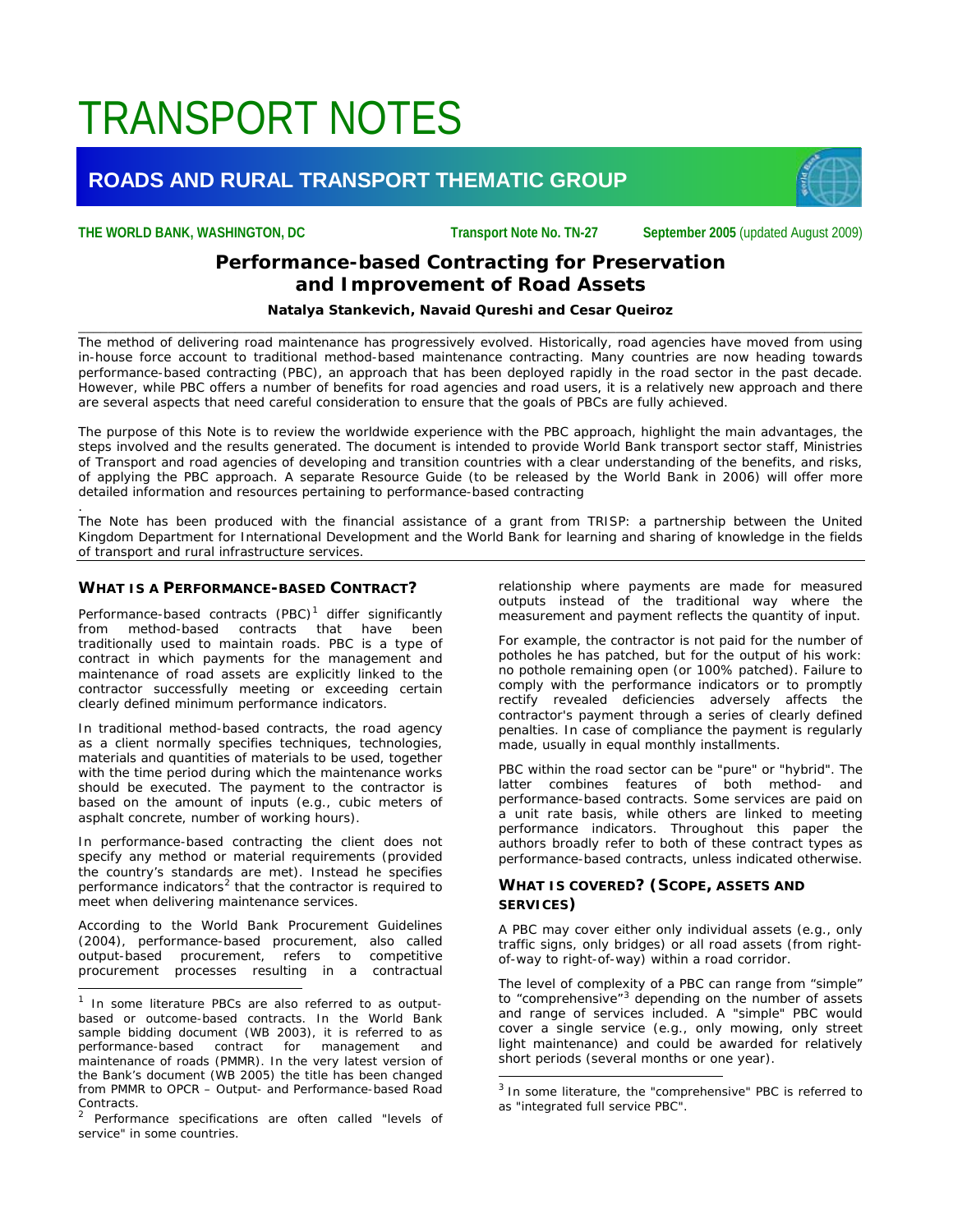A "comprehensive" PBC would typically cover all road assets with the right-of-way and comprise the full range of services needed to manage and maintain the contracted road corridor (see Appendix 1). Such services would include routine maintenance, periodic maintenance and traffic accident assistance, etc. As periodic maintenance works (e.g. resurfacing, re-graveling) need to be repeated in a certain period, the contract tenure is usually from 3 years to 10 years and could go up to 30 years. In a "comprehensive" PBC most of the works are often outsourced by the main contractor to subcontractors.

Rehabilitation is not a compulsory component of a "comprehensive" PBC. Some road agencies include rehabilitation as part of the PBC; others choose to handle rehabilitation using traditional method-based approaches.

#### **WHERE HAS IT BEEN USED? AND SINCE WHEN?**

The first PBC of road maintenance was piloted in British Columbia, Canada, in 1988 (Zietlow 2004). Later, PBCs were introduced and adopted in two other Canadian provinces: Alberto and Ontario.

In 1995 Australia launched its first PBC to maintain urban roads in Sydney. Since then New South Wales, Tasmania, and Southern and Western Australia have started using performance-based<sup>[4](#page-1-0)</sup> and "hybrid" approaches (Zietlow 2004).

In 1998 a PBC was introduced in New Zealand to maintain 405 km of national roads (Zietlow 2004). At present, 15% of New Zealand's national network is covered under this type of contract (MWH NZ Ltd. 2005).

A PBC was first introduced in the USA<sup>[5](#page-1-1)</sup> in Virginia State in 1996. Since then, four other states (Alaska, Florida, Oklahoma, Texas) and Washington, D.C. have started applying a PBC approach to maintain highways, bridges, tunnels, rest areas and urban streets (FHWA 2005).

In the developing world Latin America was the pioneer in developing and adopting its own performance-based contracting model. In 1995, Argentina introduced performance-based contracts [6](#page-1-2) , which at present cover 44% of its national network (Liautaud 2004). In the mid nineties Uruguay also piloted PBC, first on a small portion of its national network and then on the main urban roads of Montevideo. Shortly thereafter, other Latin American countries, such as Brazil, Chile, Colombia, Ecuador, Guatemala, Mexico and Peru, also started adopting a performance-based approach.

Gradually, this trend has spread to other developed and developing countries in Europe, Africa and Asia, e.g., UK<sup>7</sup>, Sweden, Finland<sup>[8](#page-1-4)</sup>, Netherlands, Norway, France, roads), Zambia, Chad (17% of all season roads), the Philippines (231 km of national roads). At present, Estonia (63% of national roads), Serbia and Montenegro (8% of national roads), South Africa (100% of national

 $\overline{a}$ 

preparations for launching PBC programs are underway in Albania, Cape Verde, Chad, Madagascar, Tanzania, Burkina Faso, India, Cambodia, Thailand, Indonesia, Vietnam and Yemen.

Some of the above countries use "pure" performancebased contracts, while others (e.g., Finland, South Africa, Serbia and Montenegro) use "hybrid" contracts.

# **WHY HAS IT BEEN USED? (KEY OBJECTIVES AND CONTEXT)**

Road agencies have moved towards a PBC approach because it offers several advantages over more traditional approaches: (a) cost savings in managing and maintaining road assets; (b) greater expenditure certainty for road agencies; (c) ability to manage the road network with fewer agency staff; (d) better customer satisfaction with road service and conditions; and (e) stable multi-year financing of maintenance.

The PBC can lead to cost savings through:

- $\Box$  incentives to the private sector for innovation and higher productivity;
- **Q** reduction in administrative expenses and road agency overheads, due to better packaging of contracts, requiring fewer agency personnel to administer and supervise contracts;
- $\square$  significantly greater flexibility in the private sector (than in the public sector) to reward performance and react quickly against non-performers.

The PBC helps insure that variation orders are minimized and that the contractor is generally paid in equal monthly instalments throughout the contract period. The risk for cost overruns is transferred to the contractor and the road agency faces fewer unpredictable costs.

In the PBC approach, fewer contracts have to be processed and administered, and there is no need to measure vast quantities of inputs as a basis for payments. Due to the reduced administrative effort needed, the road agency can manage its network with fewer in-house personnel.

The PBC can deliver higher customer satisfaction by aligning contractor payments with the needs of the customer/road users. These needs are directly reflected in the performance indicators specified in the contract. Performance specifications set a minimum level of service that is expected from the contractor over the entire contract period. For example, winter maintenance performance specifications spell out the depth of snow that is permitted to remain on the roads.

A PBC approach can help ensure stable financing for the maintenance program over a longer-term when compared with traditional method-based contracts. A PBC typically covers a period of several years. It therefore obliges the government treasury to make a multi-year funding commitment for road maintenance.

# **WHAT ARE THE KEY DIFFERENCES FROM TRADITIONAL METHOD-BASED APPROACHES?**

The idea that risks should be borne by the party that can manage them best is acknowledged in the literature (Amos 2004; Queiroz 2000). What significantly differentiates a PBC is that the contractor is assigned a number of the responsibilities and risks that used to be borne by the owner agency under traditional method-

<span id="page-1-1"></span><span id="page-1-0"></span><sup>4</sup> A PBC is referred to as a 'performance-specified maintenance contract' (PSMC) in Australia and New Zealand. <sup>5</sup> A PBC is referred to as an 'Asset management contract' in the USA.

<span id="page-1-2"></span><sup>&</sup>lt;sup>6</sup> Argentina refers to it as 'CREMA,' which stands for 'Contrato de REcuperation y MAntenimiento' in Spanish or 'Contract for Rehabilitation and Maintenance.'

<span id="page-1-3"></span> $7$  PBC is referred to as a 'Managing agent contract' (MAC) in the UK.

<span id="page-1-4"></span> $8$  Referred to as "Area maintenance contracts" in Finland.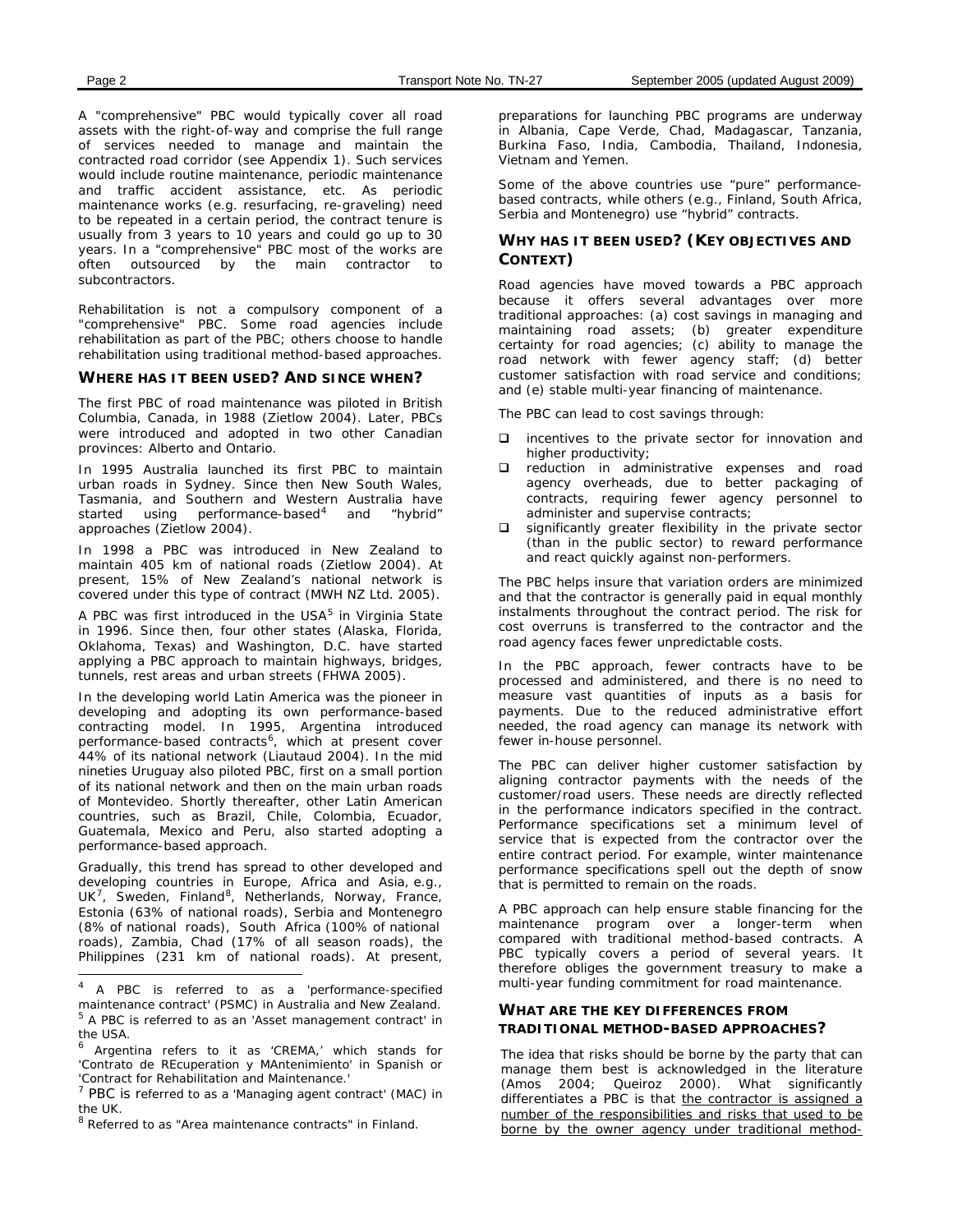based contracts. On the one hand, the contractor is not tied down by the contracting agency in making his decisions regarding "what to do", "when to do" and "how to do". He is free to innovate with techniques and technologies to reduce his own costs, as long as the level of service specified in the bidding documents is achieved (WB 2004). On the other hand, the contractor now bears the entire risk in case of failure of his management and innovation – his errors in (i) predicting deterioration of contracted assets; (ii) determining appropriate design, specifications and materials (conforming to the country's standards); (iii) planning needed maintenance interventions; and (iv) estimating quantities.

The selection process in performance-based contracting is normally based on "the best value", which may not be necessarily "the lowest bid". Since more risks and management responsibilities are carried by the contractor, the contracting agency wants to ensure management capacity with the potential contractor, his clear understanding of the new approach, the new responsibilities and his ability to handle the associated risks. The selection process involves choosing a contractor who has the capability to assess the condition of the assets, determine the timing of interventions, select materials and work methods, a suitable work plan and arrange the monitoring of his own services. Only after ensuring that the bidders are sufficiently qualified (normally through a pre-qualification process), does the selection process consider cost proposals. The "best value" approach tries to ensure a high quality product at a low overall cost.

Payment in PBCs is made on a fixed price lump sum basis normally through uniform instalments, linked to continuing to meet performance targets. The contractor is not paid for physical works completed, but for the final results (or levels of service) he has delivered.

The **duration** of PBCs is typically longer than that of traditional contracts as the contractor carries greater risk and responsibility and is obliged to undertake certain maintenance interventions that occur every few years.

Use of PBC requires the existence of a mature and well developed contracting industry with capability to undertake long-term management of contracted assets, assume additional risks, and establish necessary programming and quality assurance mechanisms. In case of comprehensive PBCs, this is often achieved through formal collaboration between construction management firms and traditional road contractors.

To be successful PBCs need a strong "partnering" philosophy. This is particularly critical in the initial stages when the PBC is being introduced, since neither the client nor the contractor has experience in this approach, and performance indicators and monitoring procedures are still evolving. Good communication is essential between the client, contractors and supervisor/engineer, to facilitate the discussion and prompt resolution of issues and concerns, so as to minimize the risk of future disputes and claims.

#### **WHAT IS THE DECISION PROCESS?**

Historically, the move towards performance-based maintenance contracts has originated from one of several sources: (i) higher levels of government, (ii) external financing agencies, or (iii) the private sector.

This section describes the type of decision-making process needed to move towards a PBC approach.

#### **Pre-bidding Stage**

Reasons to consider a PBC approach. The road agency needs to clearly understand its main objective in adopting a PBC approach. These may be one or more of the following: (i) need to cut costs; (ii) implement higher level government directive; (iii) manage the road network with fewer staff; (iv) receive long-term funding for the maintenance program either from the government treasury or external financial sources that support a PBC approach; (v) improve customer satisfaction; and (vi) in response to the private sector's offer to deliver more cost effective maintenance services. Depending on its main objective, the agency should determine the appropriate PBC format, i.e., extent (number of km) and tenure of the contract, types of services and range of assets to be outsourced.

Existing legislation. The selected PBC format needs to comply with the country's legal and regulatory framework. Some aspects of the contract format may be dictated by the prevailing environment. In this case the agency may need to promote necessary changes to achieve the desirable format. For example, if the legislation permits a maximum two-year contract, the agency may start with a two-year contract. However, once the appropriate changes permitting longer-term contracts are approved in the legislation, the agency can move to longer-term contracts.

Capacity (skills, expertise) and changing the role of the road agency. Firstly, the road agency has to be ready to switch from the role of a micromanager to that of a strategic manager, regulator and auditor. Secondly, the agency has to acquire new skills and expertise to be effective in this new role. Some countries may decide to seek technical assistance (TA) from countries more experienced in the PBC approach, to build up their agency's capacity. Others may find it more cost effective to engage consultants for assisting with this role, provided the domestic consulting industry possesses appropriate skills. Lastly, the agency needs to identify what agency procedures need modification to match the selected PBC format. For example, the provision of required annual funding for multi-year contracts should be incorporated in the agency's budget process to ensure stable funding for PBCs.

Capacity and unionization of the contracting industry. The road agency needs to match the complexity of the PBC to the capacity of the contracting industry available in the country. Where the industry is less developed, it would make sense to start with shorter-term, simple PBCs, e.g., contracts for routine maintenance or street lighting only. In addition, the unionization level of the contracting industry needs to be taken into account. The prospective PBC format should not be perceived by the industry as depriving most contractors of business opportunities, while placing a privileged few in a dominant position. If the road agency prefers a "comprehensive" PBC, it is important to evaluate the level of collaboration between contractors and build in appropriate subcontracting opportunities for small- and medium-size firms. A single-service PBC may be more appropriate in a less collaborative and unionized contracting environment. Either way, it is essential that the contracting industry be engaged at an early stage in the process of moving towards PBCs and appropriately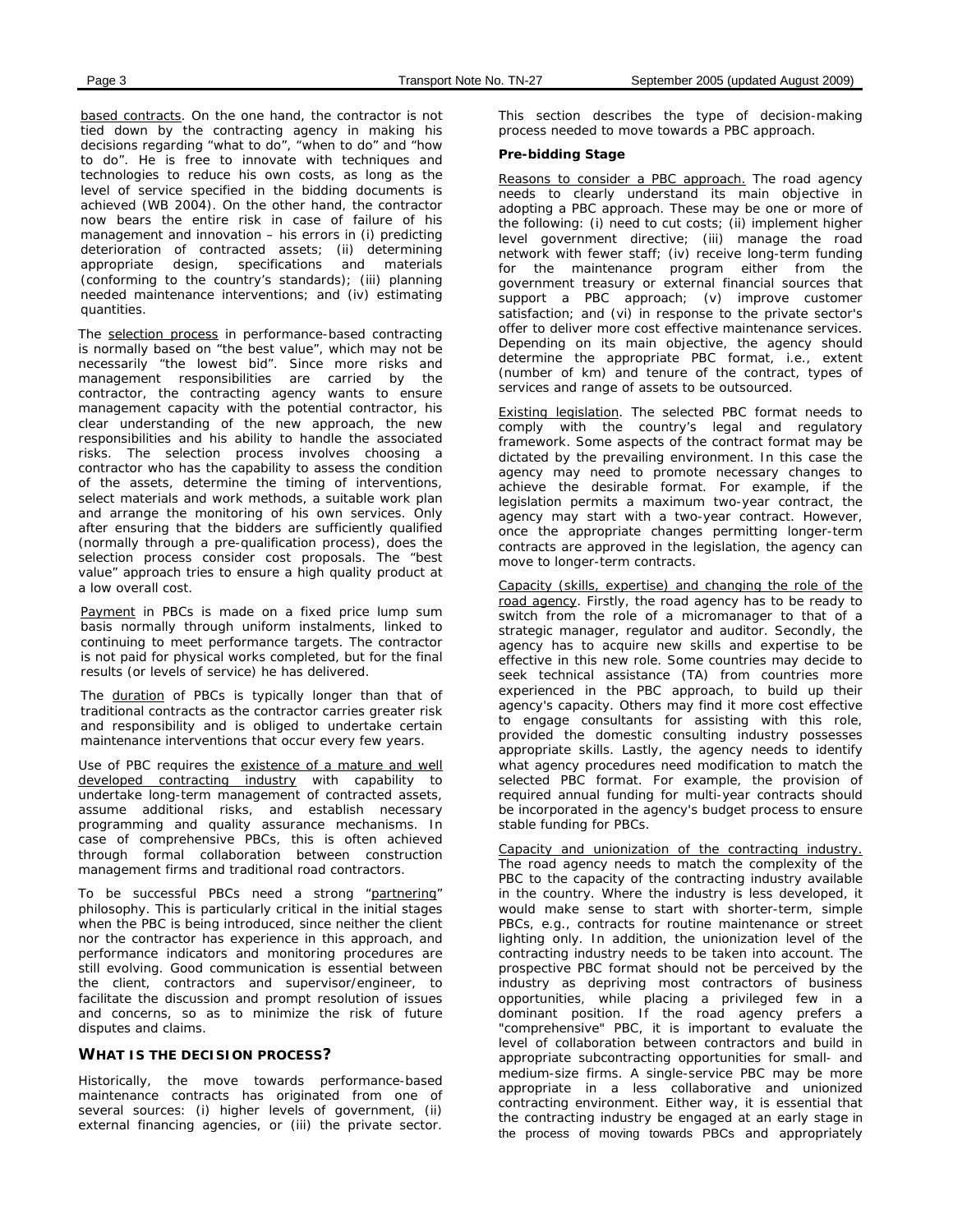consulted to adjust the format to suit local circumstances.

# **Bidding and Implementation Stage**

Inventory of potentially contracted assets and determination of their condition. Prior to developing an Invitation for Bids, the agency shall arrange the inventory and collection of data. It needs to: (i) accurately determine the conditions of the road assets to be contracted out; (ii) define performance indicators in the contract; (iii) undertake preliminary cost estimates; and (iii) specify a monitoring process.

Performance indicators (see Box 1 and Appendices 5 and 7). Performance indicators shall be established for each asset to be contracted out. The selection and definition of indicators shall be based on (i) road user needs, (ii) the expectation of the client to have assets back on contract completion at the same level as they were contracted out or better, (iii) affordability, or the level of funding available. The agency shall avoid setting performance standards too high, since ambitious goals might significantly affect the bid price. Only a "vital few" performance indicators should be specified. The definitions of performance indicators should be simple, clear and easy to understand and achieve by the contractor (a 'SMART' approach can be applied in defining performance specifications: Specific, Measurable, Achievable, Realistic and Timely).

Methodology to measure performance indicators. The agency needs to determine the methodology (i.e., methods and tools) which will be applied to measure performance indicators for each contracted service. It should be simple and inexpensive. The methodology should be clearly and accurately spelled out in the contract to prevent any misunderstanding from the contractor's side and avoid potential disputes. Within the "comprehensive" PBC, the contractor's performance is usually evaluated at the three levels: management, longterm, and operational. Management performance indicators drive the planning, management and implementation aspects of the contract. They usually incorporate plans for quality, traffic, health, safety, and reporting requirements. Long-term (or key) performance indicators relate to the overall condition of the pavement, roughness, skid resistance, texture, rutting, surface life, structural conditions, etc. These drive the contractors' maintenance and rehabilitation interventions. Operational performance indicators apply to daily serviceability of the road network being maintained and include conditions of the pavements and road furniture.

Payment conditions. The payment conditions shall be linked to the performance indicators spelled out in the contract. The contractor is paid a fixed price lump sum price in case of compliance with these indicators. Periodically, penalties for non-compliance shall be set for each indicator and deducted from scheduled payments to the contractor (see Appendix 7). Building in a reward mechanism in the contract is recommended to reward the contractor if he manages to retain or exceed the desired level of service for a sustained period. Such a mechanism provides an incentive to the contractor to innovate and deliver high standards.

Contract Conditions. As a PBC involves a significant shift in risk and management responsibilities to the contractor, the Conditions of Contract should clearly define the new roles of the client and contractor. They should clearly identify all potential risks and allocate these to the party that can manage them best. This applies, for example, to risks in predicting the growth in traffic and equivalent standard axles loads (ESALS), and risks for unpredictable costs under circumstances that are beyond the contractor's control.

#### **Box 1. Performance indicators used in performance-based routine maintenance contracts with micro-enterprises (25-40 km, 10-15 employees) in Latin America.**

- $\Box$  Culverts and inlets have to be structurally sound and clean to allow for the free flow of water;
- $\square$  Surface drainage systems have to be structurally sound and clean to allow for the free flow of water;
- $\Box$  Vegetation should not exceed a height of 30 cm;<br> $\Box$  No trees should obstruct traffic or nose a safety
- No trees should obstruct traffic or pose a safety hazard;
- $\Box$  Compliance with the program to control erosion;<br> $\Box$  Roadway and right-of-way should be free of
- Roadway and right-of-way should be free of litter, debris and road-kill;
- 
- $\Box$  There should be no potholes;<br> $\Box$  Cracks more than 3 mm wide Cracks more than 3 mm wide should be sealed;
- 
- $\Box$  Joints have to be sealed;<br> $\Box$  Bridge structures should Bridge structures should be clean;
- $\Box$  Bridge railings should be clean and well painted;<br> $\Box$  Riverbeds have to be clean within 100 meters
- Riverbeds have to be clean within 100 meters from the edges of bridges;
- 
- $\Box$  There should be no obstruction of the roadway;<br> $\Box$  Road and traffic signs should be clean; Road and traffic signs should be clean;
- $\Box$  Milestones should be complete, clean and visible. Missing milestones should be replaced within 24 hours;
- Guardrails have to be clean, complete and visible;
- **Q** Road markers, road markings and horizontal road signs have to be clean;
- $\Box$  Responded in due time to emergencies;
- There should be no billboards within the right-ofway.

Source: Zietlow 2004.

Preliminary cost estimates. The agency shall prepare preliminary estimates for services to be contracted out under a PBC. The objective is to obtain a benchmark price for the contract against which bids will be compared later.

Bid evaluation and selection. Several criteria have been used for selection of contractors under PBC, based on: (i) price only or price and non-price criteria; (ii) prequalification of bidders or post-qualification; and (iii) joint evaluation of technical and cost proposals or short listing of bidders based on the evaluation results of technical proposals prior to the evaluation of cost proposals. If both price and technical criteria are taken into account, then the agency determines: (i) technical criteria to be applied; (ii) weight of technical criteria vs. price; and (iii) whether the winner will be selected based on the "low bid", highest score for the technical proposal or highest overall score for the both cost and technical proposals. Non-price criteria that have been used in PBC procurement include management team, relevant<br>management and technical experience, past and technical experience, past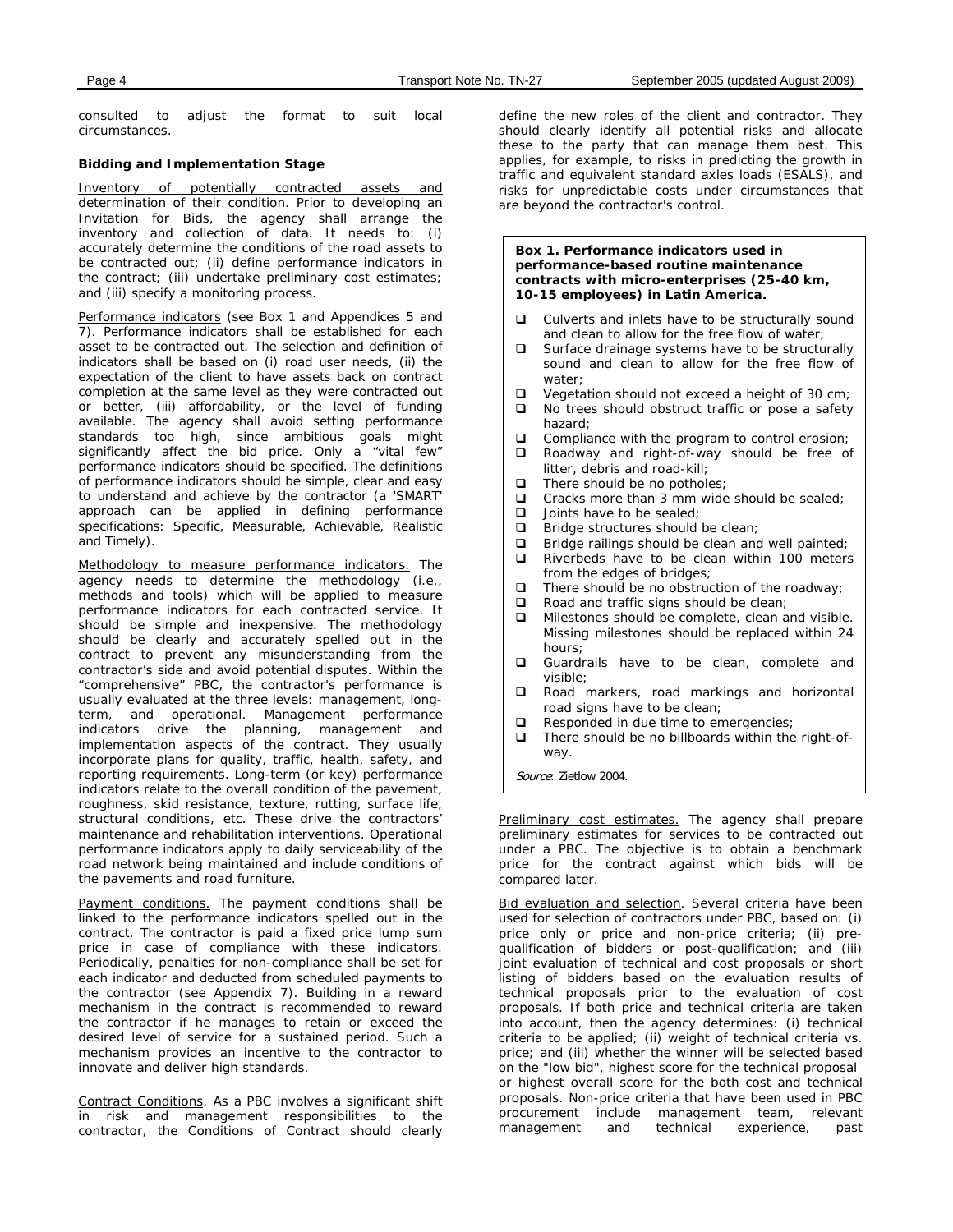performance, methodology suggested and technical skills available. Some examples of such criteria are provided in Tables 1 and Appendices 3 and 8. Due to the allocation of management responsibilities and risks to the contractor by a PBC, some countries opt for a "best value" approach in selecting a winner, arguing that the "low bid" approach does not ensure relevant experience and appropriate understanding of the PBC approach. However, these concerns can be addressed through appropriate pre- or post-qualification. Pre-qualification of bidders, based on clearly defined technical, financial, past experience, and other relevant criteria, is usually the preferred approach. The use of a consortium between contractors and consultants is encouraged because of the total asset management concept inherent in such contracts. The World Bank guidelines recommend that contracts be awarded to the bidder who meets the appropriate standards of capability and resources and whose bid has been determined (i) to be substantially responsive to the bidding documents and (ii) to offer the lowest evaluated cost (WB 2004).

Performance and payment security. Legislation in some countries may require performance security based on the value of the contract. In case of multi-year PBCs, this requirement may become a significant issue, since it could tie up a contractors' security capacity and restrict the number of potential bidders on other contracts. To overcome this problem, some countries started with shorter-term PBCs, whereas in others, authorities require either a two-year bond<sup>[9](#page-4-0)</sup> renewable annually (e.g., in Texas, USA) or one-year value bond (e.g., in Washington, D.C., USA). The D.C. Department of Transportation considers the latter option sufficient, as it allows the agency to find another contractor, in case the incumbent defaults. Alternatively, contracts may provide for a percentage of each periodic payment to be held as retention money until final acceptance of the services (WB 2004).

#### **Box 2. Risks allocation for unpredictable costs.**

In Virginia, USA, the contractor assumes the risk for unpredictable costs, including inflation, escalating material prices, accidents and force majeure events.

In Argentina the contract allows reimbursement of cost overruns in certain circumstances, which are beyond the control of the contractor, such as earthquakes, hurricanes and bitumen shortage. The government uses the contractor's schedule of input prices submitted in the bid as a baseline for overruns estimates. The risk of excessive cost overruns is contained by a 25% cushion on these prices.

In British Columbia, Canada, and Estonia performancebased contracts include an annual price adjustment process that takes into consideration changes in prices indices for labour and fuel.

Quality assurance program. Monitoring and evaluation of the contractor's performance shall be arranged to ensure the contractor's compliance with the performance specifications. The road agency shall determine the manner and frequency of monitoring inspections, composition of the joint inspection panel, party

 $\overline{a}$ 

responsible for arranging regular inspections, procedures of scheduling and arranging inspections, rules of selecting road segments to be tested, etc. (see Appendix 6). Typically, the inspection panel consists of the representatives of each concerned party: agency, contractor and supervisor. As performance indicators set out in the PBC generally reflect road user needs, road users can also participate in performance monitoring to voice their concerns about the quality of service delivered.

#### **Table 1. Evaluation criteria and their weight that were applied during the evaluation of bids in Washington, D.C., USA, 2000.**

| <b>Criterion</b>                         | <b>Description</b>                                                                                                                                                                                                                                                                                                       | Weight |  |
|------------------------------------------|--------------------------------------------------------------------------------------------------------------------------------------------------------------------------------------------------------------------------------------------------------------------------------------------------------------------------|--------|--|
| Technical                                | Experience,<br>knowledge<br>and understanding<br>of<br>relating<br>to<br>issues<br>preservation<br>and<br>maintenance of the assets<br>covered by this Invitation<br>for Bids. Soundness<br>of<br>technical<br>approach<br>for<br>meeting the performance<br>measures for all of the<br>assets.                          | 20%    |  |
| Staffing, Quality                        | <b>Staffing Plan</b>                                                                                                                                                                                                                                                                                                     | 5%     |  |
| Control/Quality<br>Assurance,            | Management Plan                                                                                                                                                                                                                                                                                                          | 5%     |  |
| Management                               | Quality Control/Quality<br>Assurance Plan.                                                                                                                                                                                                                                                                               | 5%     |  |
| Past<br>Performance                      | The extent to which the<br>Prime<br>Contractor's<br>and<br>subcontractors' past<br>per-<br>formance on similar asset<br>preservation, maintenance,<br>management<br>and<br>con-<br>demonstrates<br>tracts<br>a<br>likelihood of successfully<br>performing all of the tasks<br>set forth in this Invitation<br>for Bids. | 15%    |  |
| Cost                                     | The extent to which<br>costs<br>proposed<br>are<br>realistic and reflect the<br>likely overall cost to the<br>government over the term<br>of the contract.                                                                                                                                                               | 50%    |  |
| Source: D.C. Department of Public Works. |                                                                                                                                                                                                                                                                                                                          |        |  |

Partnering. A partnering agreement shall be concluded between the agency, contractor and supervisor, as many PBC-related issues need attention from each party to ensure delivery of the desired level of service (see Appendix 8). This type of contract is not about "execution of the client's instructions", but about satisfying road user needs, which requires commitment from all involved. The partnering process allows the parties to establish more effective working relationships and better understand the associated risks. In some countries the partnership agreement is signed by management of the agency, contractors and supervising agency.

<span id="page-4-0"></span> $9$  In the USA, bonds are a common form of security.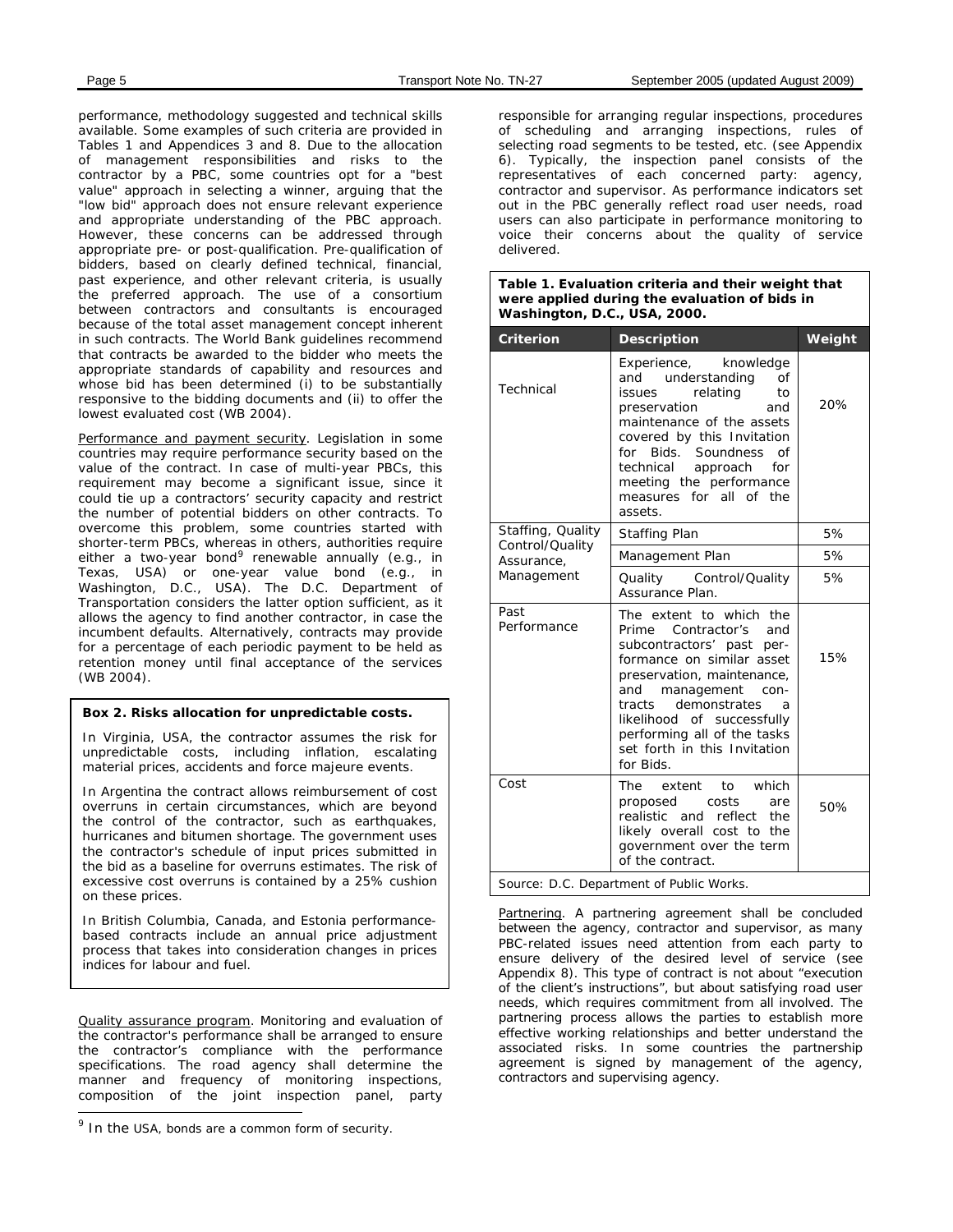#### **WHAT HAVE BEEN THE RESULTS?**

#### **Significant achievements**

Road agencies that have adopted a PBC approach have achieved:

Cost savings from 10% up to 40%. For example, the USA Virginia Department of Transportation pays USD 22,400 per mile per year under PBC, while inhouse maintenance costs USD 29,500 per mile per year (FHWA 2005). In New Zealand, there has been a 30% decrease in professional costs and 17% decrease in physical works with traffic growth by 53% (FHWA 2005). More examples are given in Table 2. In addition, recent evaluations made by Liautaud (2005) indicate that the savings in costs accrued from the CREMA are in order of 12 to 18% compared to the traditional method-based contracts. Cost comparisons are not readily available for other developing countries that have adopted a PBC approach.

**Table 2. Cost savings of different countries under PBC over the conventional contracts**

| Country                     | Cost savings, %                           |
|-----------------------------|-------------------------------------------|
| Norway                      | About 20-40%                              |
| Sweden                      | About 30%                                 |
| Finland                     | About 30-35%; about 50%<br>less cost/km   |
| Holland                     | About 30-40%                              |
| Estonia                     | 20-40%                                    |
| England                     | 10% minimum                               |
| Australia                   | 10-40%                                    |
| New Zealand                 | About 20-30%                              |
| USA                         | 10-15%                                    |
| Ontario, Canada             | About 10%                                 |
| Alberta, Canada             | About 20%                                 |
| British Columbia,<br>Canada | Some, but might be in the<br>order of 10% |
| Source: Pakkala 2005.       |                                           |

- **Expenditure certainty.** As the contractor is paid a fixed price, based on a regular schedule the road agency enjoys full control of expenditures without unexpected variation orders.
- Reduction of the in-house workforce. For example, in Estonia, where 63% of the national network is under PBC, the workforce of the national and sub-national road agencies has declined, specifically from 2,046 (administration staff – 561, workers -1,485) in 1999 to 692 employees (administration staff – 343, workers – 349) in 2003 (ENRA 2004).
- <span id="page-5-0"></span>**Improved conditions of contracted road assets and** reduction of roads in poor condition. Many road agencies have acknowledged that on completion of a PBC, road assets are generally returned either in an improved condition or in a condition similar to when the PBC was awarded, but not in a worse condition. The Department of Transportation in Texas State, USA, has reported that "after the first year of the performance-based contracts, [road] facilities were rated at an average of 91%, an 18-point increase over their pre-contract condition" (FHWA 2005). Argentina has reduced the share of roads in poor

condition from 25 percent to less than 5 percent by the end of 1999 due to the PBC approach (Liautaud 2004).

- Greater road user satisfaction. Road users appear to become more satisfied with the services delivered and the condition of the roads maintained under PBCs. No quantified results of improved road user satisfaction, reflecting PBC implementation have been reported to date<sup>[10](#page-5-0)</sup>, some agencies have noticed a decline in the number of complaints from road users. For example, in Chad "road users appreciate that the road is always in good conditions and not only after specific works were completed. Especially important is that they can use the road in the rainy season, which was impossible before" (Zietlow 2004).
- **D** Multi-year financing of a maintenance program. For example, by making the long-term payment obligations legally binding on the government, the CREMA contracts in Argentina have deterred the Treasury from failing to provide funding for road maintenance (Liautaud 2004).

The growth and expansion of a PBC approach to other roads in the network is the best indicator of its success. The Department of Transportation in Washington, D.C., USA, recognizes PBC as an effective way to keep assets at or above their current condition. It has therefore decided to apply this approach for management and maintenance of tunnels, street lighting, and other streets in Washington, D.C. Peru has expanded its program of performance-based contracting of micro-enterprises from the rural to the national network. Argentina is currently conducting preparations to expand a performance-based contracting from the national to provincial roads. The Florida Department of Transportation plans to increase from the current 19 performance-based contracts to 28 by 2008 (see Appendix 2).

#### **Main challenges**

Main challenges that road agencies face when introducing and expanding PBC include, but are not limited to the following:

- $\Box$  Adequate allocation of risks to the party that is able to manage them best.
- □ Establishing a "partnering" relationship between the contractor and client. This requires a change in the road agency's mindset: from the role of a micromanager to the role of a strategic manager.
- D Need to acquire a new set of skills and expertise to enable the road agency staff to effectively develop and manage a PBC program;
- D Downsizing of the agency. Extensive adoption of the PBC approach may trigger the need to reduce the inhouse workforce, since significantly less effort is needed to administer and supervise PBCs.
- $\Box$  Choosing a PBC format that is consistent with the contracting industry capacity available in the country.

 $10<sup>10</sup>$ British Columbia, Canada, where 100% of highway maintenance is outsourced under a PBC, developed a road user satisfaction survey (RUSS) in 2002 to conduct it once each two years in order to rate highway maintenance contractors' performance. However, the results of the RUSS undertaken in 2004 are still forthcoming.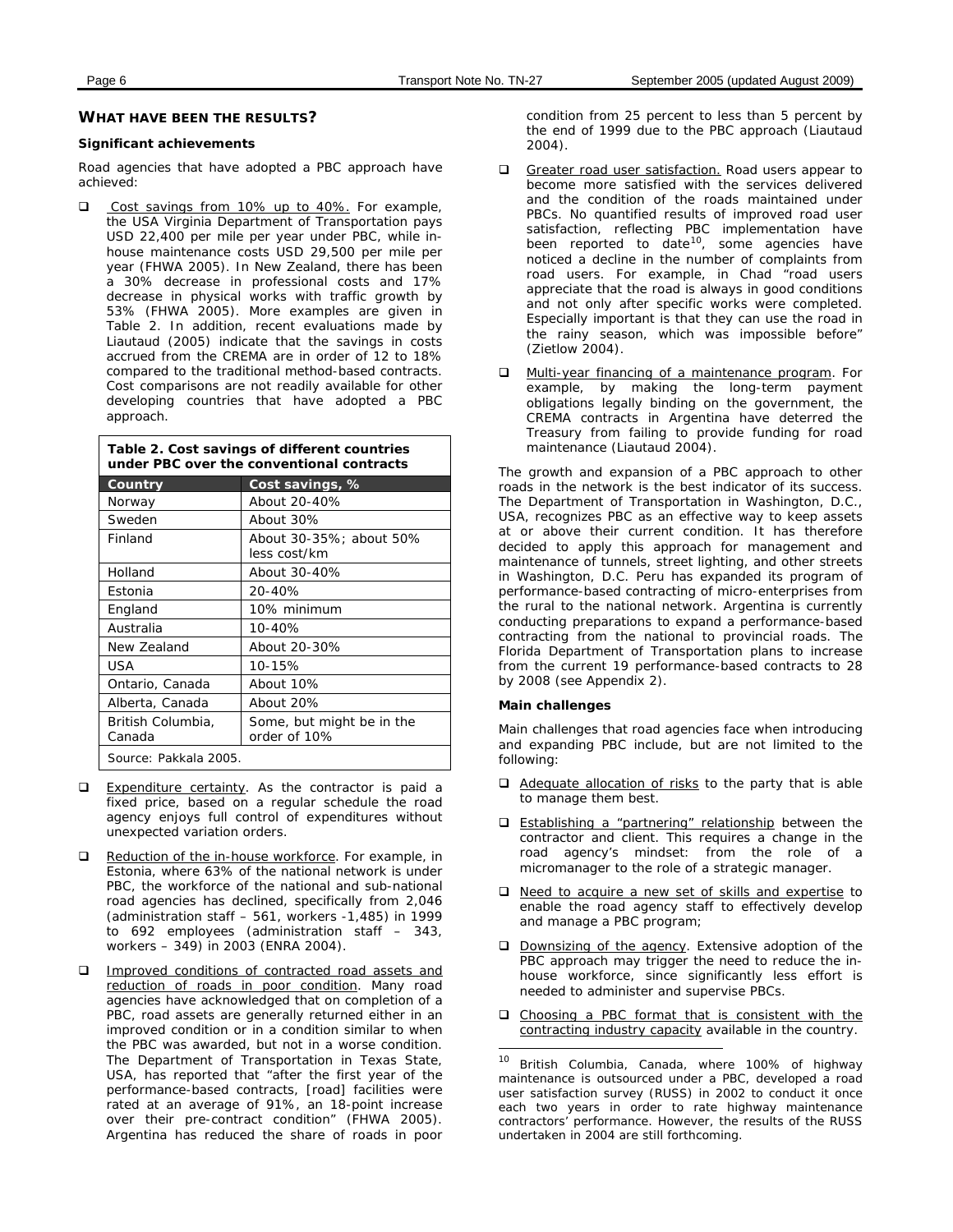- **I**dentification and clear definition of appropriate performance specifications. This requires good knowledge by the agency staff of how to establish the actual and desired condition of road assets - to specify achievable and realistic performance indicators for each contracted service.
- Design of an incentive payment mechanism that encourages the contractor to consistently meet or exceed the specified minimum performance indicators.
- D Assured long-term funding for multi-year PBCs. In most countries the budgeting process is an annual exercise. This makes it virtually impossible to have total assurance about the funding for each year in a multi-year contract. However, this can be overcome by the political will to comply with the financial obligations assumed by the government when such contracts are signed. As construction contracts also usually extend beyond one year, the risks are similar for multi-year PBCs. The contracting road agency can mitigate these financial risks by giving priority in its budget proposals to contractual obligations relating to past years.
- D Determination of the liability and indemnity of the contractor and client, particularly, in relation to incidents, accidents and emergencies caused by force majeure events.

#### **Directions for the future**

Road agencies in many countries have moved to a second round of PBCs, as they found this approach effective. However, prior to the second round road agencies have reviewed the results of the first round to learn lessons and have made necessary changes to improve their approaches. The main changes made by these agencies are described below:

- Performance indicators. After the first round of PBCs, the contracting agencies usually know what indicators should be revised and re-defined, and what additional indicators should be incorporated in the next round. For example, Argentina considered it necessary to include several new performance indicators into the second round of CREMA contracts. Specifically, some road safety measures (such as horizontal and vertical signing, protection barriers, upgrading urban crossways and intersections) and detailed environmental management plans were included as compulsory works.
- <span id="page-6-1"></span><span id="page-6-0"></span>**Q** Payment schedule. Some agencies have found their payment schedule did not provide sufficient incentives to the contractors and have re-designed these. For example, the National Road Directorate of Argentina admits that in its first generation CREMA maintenance turned out to be more expensive than rehabilitation, although actual expenses for rehabilitation were higher than for maintenance. In the first generation CREMA 5-10% of the contract price was paid upfront upon initiation: 1/3 at the completion of the site camp and 2/3 – when equipment and staff are mobilized on a site; 15-25% was paid after the first six months of work; 25% - at the end of the 1st year; 50% was paid in 48 equal monthly installments. Therefore, the National Road Directorate adopted a new payment schedule for the second generation CREMA, which has no large

upfront pre-financing from the contractor: apart from an initial payment of 7% of the contract amount that is supposed to cover mobilization and the detailed engineering project, the contractor now receives full payment for the rehabilitation works that he executes and proportionately to the outputs achieved during the first eighteen months of execution; the remaining portion of the contract representing routine maintenance (usually between 15% and 25%) is paid in 60 equal monthly instalments, i.e., over the full contract period. $11$ .

- Extension or reduction of the contract tenure. Many road agencies have recognized the need for longerterm contracts, as it would encourage development of this line of business within the contracting industry. For example, the City of Portmouth has awarded a 25-year PBC for the rehabilitation, operation and maintenance of the entire city road network (480 km), including 19,000 street lighting units and 84 structures and British Columbia Ministry of Transportation, Canada, has recently moved from 7- to 10-year contracts (BC MOT 2005). The main reasons for using longer-term contracts are that longer periods enable "contractors to plan over the longer term and pay off the costs of heavy equipment and facilities" (BC MOT 2005), "to amortize equipment, develop small contractors, utilize experimental materials or subcontract work with warranties" (AASHTO 2002). On the other hand, Columbia has reduced the contract tenure to 4 years to fit with the local realities of budgeting. In general, the contract period for PBCs should be as long as possible, consistent with the type of services covered and local budgeting practices, without depriving road administrations of the flexibility needed to deal with strategic changes in management of their road networks.
- Inclusion of more services and assets in the second round of PBCs. Some agencies (e.g., the Virginia Department of Transportation, USA) have found it advantageous to give the contractor responsibility for all assets within the right-of-way, all maintenance activities and traffic assistance services. Such an approach provides the contracting agency with a single point of contact for quality assurance on the network. It also avoids the situation in which the client is unable to clearly allocate responsibility for defective work, due to several different contractors working on the network.
- Rehabilitation works as part of a PBC. Several agencies have recognized the benefit of including rehabilitation<sup>[12](#page-6-1)</sup> in PBCs, since this encourages contractors to render services at higher level in order to reduce their future maintenance related expenses. For example, the contractors' obligation to maintain the roads over a five-year period in Argentina has reduced the risk of unsatisfactory quality in the rehabilitation works (Liautaud 2004). However, when initial rehabilitation cost exceeds some 40 percent of the

initial rehabilitation cost exceeds some 40 percent of the total cost of the contract, rehabilitating the roads

 $\overline{a}$ 

<sup>&</sup>lt;sup>11</sup> Interview with G. Liautaud, WB staff.

<sup>&</sup>lt;sup>12</sup> Rehabilitation as part of PBCs can be paid either on a fixed price lump sum or unit rate basis.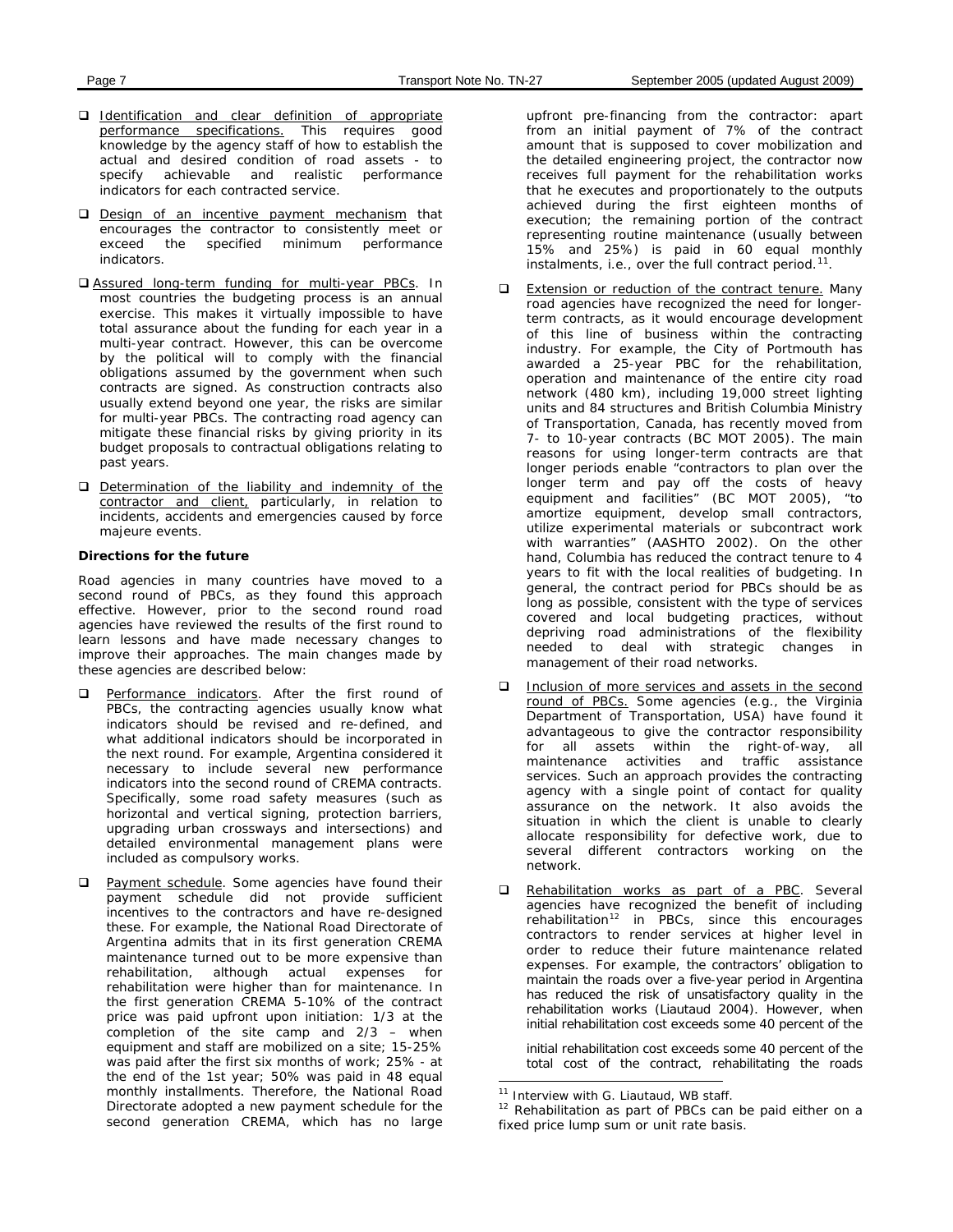through a traditional method-based contract and then applying a PBC is considered more advisable (Hartwig, Mumssen and Schliessler 2005).

# **LESSONS LEARNED FOR DEVELOPING COUNTRIES INTERESTED IN PBC INTRODUCTION**

The review indicates that the following factors are key to successful implementation of the PBC approach:

- Commitment of higher level government;
- Adequate skills and expertise within the road agency;
- **Q** Appropriate capability of the contracting and consulting industries;
- Enabling contracting and partnering environment;
- □ Stable multi-year funding;
- □ Adapting the PBC generic principles and format to the specific local context of each country.

Developing and transition countries that have experience in method-based contracting may find the PBC approach useful for delivery of certain services and management of certain road assets. However, the degree of complexity of PBC should be matched to the level of development of the road sector in each country. Countries at an early stage of development with a relatively weak contracting industry and poorly defined legal framework may be able to pilot simpler forms of PBC, e.g., routine maintenance for a one year duration. Transition economies and middle-income countries with a more developed road sector and better-defined legislation could probably move directly to more complex forms of PBC. Each country/road agency would need to determine the market niche where the PBC approach would add most value.

#### **REFERENCES**

AASHTO (American Association of State Highway and Transportation Officials). 2002. "A Guide for Methods and Maintenance." Subcommittee on Maintenance. Washington, D.C.: AASHTO.

Amos, P. 2004. "Public and Private Sector Roles in the Supply of Transport Infrastructure and Services." Operational Guidance for the World Bank Staff. Transport Paper – 1. Washington, D.C.: The World Bank. [http://intresources.worldbank.org/INFRASTRUCTURE/Op](http://intresources.worldbank.org/INFRASTRUCTURE/Operational-Guidance-for-World-Bank-Group-Staff/20209325/TransportOperationalGuidanceNote.pdf) [erational-Guidance-for-World-Bank-Group-](http://intresources.worldbank.org/INFRASTRUCTURE/Operational-Guidance-for-World-Bank-Group-Staff/20209325/TransportOperationalGuidanceNote.pdf)[Staff/20209325/TransportOperationalGuidanceNote.pdf](http://intresources.worldbank.org/INFRASTRUCTURE/Operational-Guidance-for-World-Bank-Group-Staff/20209325/TransportOperationalGuidanceNote.pdf)

BC MOT (British Columbia Ministry of Transportation). 2005. Highway Maintenance Contracts.

[http://www.th.gov.bc.ca/bchighways/contracts/maintena](http://www.th.gov.bc.ca/bchighways/contracts/maintenance/) [nce/](http://www.th.gov.bc.ca/bchighways/contracts/maintenance/)

D.C. Department of Public Works and FHWA (United States Federal Highway Administration). "DC National Highway System Asset Preservation. Request for Proposals." CD. Washington, D.C.

ENRA (Estonian National Road Administration). 2004. Annual Report 2003. Tallinn.

FHWA (United States Federal Highway Administration). 2005. "Highway Maintenance Contracting 2004. World State of Practices." Report of the National Highway Maintenance Contract Seminar, April 2004. Orlando, Florida, USA.

Hartwig, T., Mumssen, Y. and Schliessler, A. 2005. "Output-based Aid in Chad: Using Performance-based Contracts to Improve Roads." Global Partnership on Output-based Aid. Note No 06. Washington, D.C.: World Bank.

Holmes, S. 2005. "Florida Asset Management." Presentation at the TRB Workshop on "Performancebased Contracting". April 27, Washington, D.C.: Office of Maintenance, Florida Department of Transportation.

Liautaud, G. 2004. "Maintaining Roads: Experience with Output-based Contracts in Argentina." Washington, D.C.: The World Bank.

<http://rru.worldbank.org/Documents/Other/09ch4.pdf>

Pakkala, P. 2002. "Innovative Project Delivery Methods for Infrastructure. International Perspective." Helsinki 2002. Finnish Road Enterprise <http://alk.tiehallinto.fi/julkaisut/pdf/pakkalae5.pdf>

Pakkala, P. 2005. "Performance-based Contracts –

International Experiences." Finnish Road Administration. Presentation at the TRB Workshop on "Performancebased Contracting." April 27, Washington, D.C.

Queiroz, C. 2000. "Contractual Procedures to Involve the Private Sector in Road Maintenance and Rehabilitation." 24<sup>th</sup> International Baltic Road Conference.

[http://www.balticroads.org/pdf/09\\_Queiroz\\_USA\\_eng.pdf](http://www.balticroads.org/pdf/09_Queiroz_USA_eng.pdf)

World Bank. 2004. "Procurement under IBRD Loans and IDA Credits: Guidelines." Washington, D.C.: World Bank. [http://siteresources.worldbank.org/INTPROCUREMENT/R](http://siteresources.worldbank.org/INTPROCUREMENT/Resources/Procurement-May-2004.pdf) [esources/Procurement-May-2004.pdf](http://siteresources.worldbank.org/INTPROCUREMENT/Resources/Procurement-May-2004.pdf)

World Bank. 2006. "Procurement of Works and Services under Output- and Performance-based Road Contracts: Sample Bidding Document." October 2006. Washington, D.C.: World Bank.

[http://web.worldbank.org/WBSITE/EXTERNAL/PROJECTS](http://web.worldbank.org/WBSITE/EXTERNAL/PROJECTS/PROCUREMENT/0,,contentMDK:20646773~menuPK:84284~pagePK:84269~piPK:60001558~theSitePK:84266,00.html) [/PROCUREMENT/0,,contentMDK:20646773~menuPK:842](http://web.worldbank.org/WBSITE/EXTERNAL/PROJECTS/PROCUREMENT/0,,contentMDK:20646773~menuPK:84284~pagePK:84269~piPK:60001558~theSitePK:84266,00.html) [84~pagePK:84269~piPK:60001558~theSitePK:84266,00](http://web.worldbank.org/WBSITE/EXTERNAL/PROJECTS/PROCUREMENT/0,,contentMDK:20646773~menuPK:84284~pagePK:84269~piPK:60001558~theSitePK:84266,00.html) [.html](http://web.worldbank.org/WBSITE/EXTERNAL/PROJECTS/PROCUREMENT/0,,contentMDK:20646773~menuPK:84284~pagePK:84269~piPK:60001558~theSitePK:84266,00.html)

Zietlow, G. 2004. "Implementing Performance-based Road Management and Maintenance Contracts in Developing Countries – An Instrument of German Technical Cooperation." November 2004. Eschborn, Germany.<http://www.zietlow.com/docs/PBMMC-GTZ.pdf>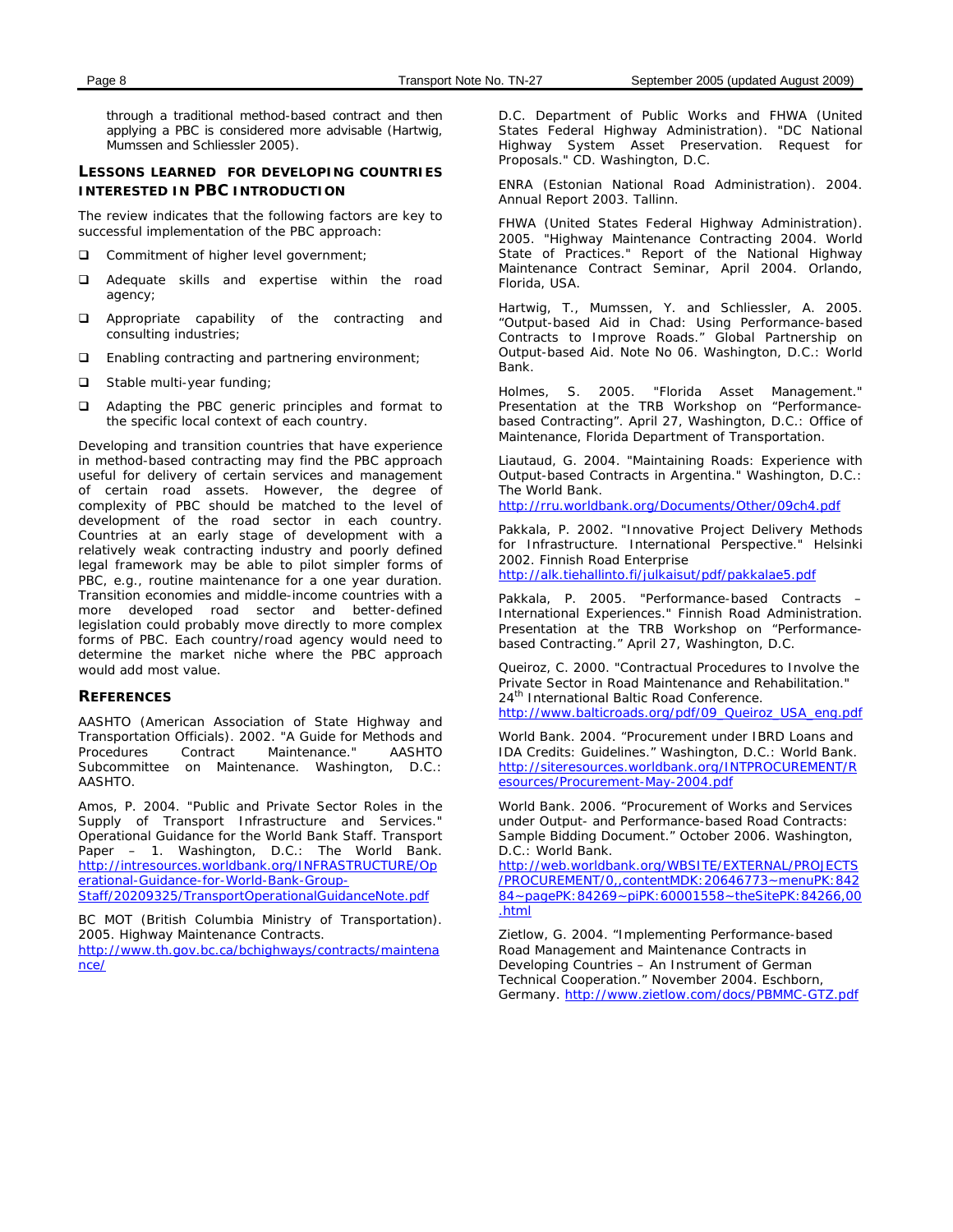# **APPENDICES**

**1. A general checklist of road assets that can be included in the "comprehensive" performance-based contract**

| Pavement surface;<br>Shoulders:<br>Slopes;<br>Potholes:<br>Open drainage<br>system<br>(paved and unpaved<br>ditches and swales);<br>Catch basins:<br>Drains:<br>Inlets:<br>Curbs:<br>Gutters:<br>Sidewalks:<br>Roadsides: | Lighting;<br>Fencing:<br>Guardrails:<br>Barriers:<br>Attenuators:<br>Street trees, shrubs and<br>other plantings;<br>Vegetation and aesthetics;<br>Pavement markings;<br>Pavement striping;<br>Raised pavement striping;<br>Highway and sign lights;<br>Tunnels:<br>Bridges:<br>Rest areas, |
|---------------------------------------------------------------------------------------------------------------------------------------------------------------------------------------------------------------------------|---------------------------------------------------------------------------------------------------------------------------------------------------------------------------------------------------------------------------------------------------------------------------------------------|
| Medians:<br>Signs and traffic signals;                                                                                                                                                                                    | Over-height detectors;<br>Oil/grit separators<br>on                                                                                                                                                                                                                                         |
|                                                                                                                                                                                                                           | bridges.                                                                                                                                                                                                                                                                                    |

**2. Cost comparison of PBC, method-based contracting and force account for 2007/08 by Florida Department of Transportation.**

|                                                                         | <b>PBC</b>       | Method-<br>based<br>contract | In-house             |
|-------------------------------------------------------------------------|------------------|------------------------------|----------------------|
| Annual<br>Maintenance<br>Cost                                           | \$121 m          | \$139 m                      | \$148 m              |
| Percentage Cost<br>Savings                                              | 13%              | 6%                           | O                    |
| $\Omega$<br>Number<br>contracts                                         | 28               | 993                          | $\Omega$             |
| of<br><b>Number</b><br>invoices<br>to<br>process<br>annually            | 336              | 11,916                       | $\Omega$             |
| Contract<br>advertisements<br>and letting<br>or<br>renewals<br>annually | 4                | 962                          | $\Omega$             |
| In-house<br>maintenance<br>staffing                                     | 38               | 124                          | 3,049                |
| In-house<br>non-<br>maintenance<br>staffing                             | $\overline{2}$   | 30                           | 123                  |
| Performance or<br>task oriented                                         | Perfor-<br>mance | Task                         | Performance<br>/Task |
| Source: Holmes 2005.                                                    |                  |                              |                      |

**3. Weight of price and non-price criteria in the PBC procurement process in different countries.**

| Country                                          | <b>Weight of Selection Criteria</b>                     |  |  |  |  |
|--------------------------------------------------|---------------------------------------------------------|--|--|--|--|
| Australia<br>Sydney,<br>and<br>- WA<br>Tasmania, | 50% - price,<br>50% - others (varies with<br>territory) |  |  |  |  |
| Alberta, Canada                                  | 78% - price,<br>22% - others                            |  |  |  |  |
| Columbia,<br>British<br>Canada                   | 40% - price,<br>$60\%$ - others                         |  |  |  |  |
| Ontario, Canada                                  | 90% - price,<br>$10\%$ - others                         |  |  |  |  |
| England                                          | 30-40% - price,<br>60-70% - others                      |  |  |  |  |
| Finland                                          | 75% - price,<br>25% - others                            |  |  |  |  |
| New Zealand                                      | 50% - price,<br>50% - technical criteria                |  |  |  |  |
| Sweden                                           | 90% - price,<br>10% - others                            |  |  |  |  |
| USA                                              | 50% - price,<br>50% - others and negotiated             |  |  |  |  |
| Source: Pakkala 2002.                            |                                                         |  |  |  |  |

#### **4. Ways of partnering in the PBC approach.**

In **Serbia**, where the first round of hybrid contracts went out in 2004, the National Road Directorate has placed an emphasis on partnering since beginning. Regular weekly meetings are arranged for the three parties concerned and the Road Directorate is daily accessible for the contractor to clarify burning issues.

In **Estonia**, the National Road Administration arranges bi-annual workshops to bring together representatives of the contractors and road agencies (the latter perform both the role of client and supervisor) involved in PBC. The main purpose of such events is to share experiences of different counties, collaboratively discuss lessons learnt and find innovative solutions for future implementation of PBC.

In **Washington, DC, USA**, the client, contractor and supervising consultant started with weekly meetings, then switched to monthly ones and then to quarterly gatherings once number of issues requiring attention and clarification was declining.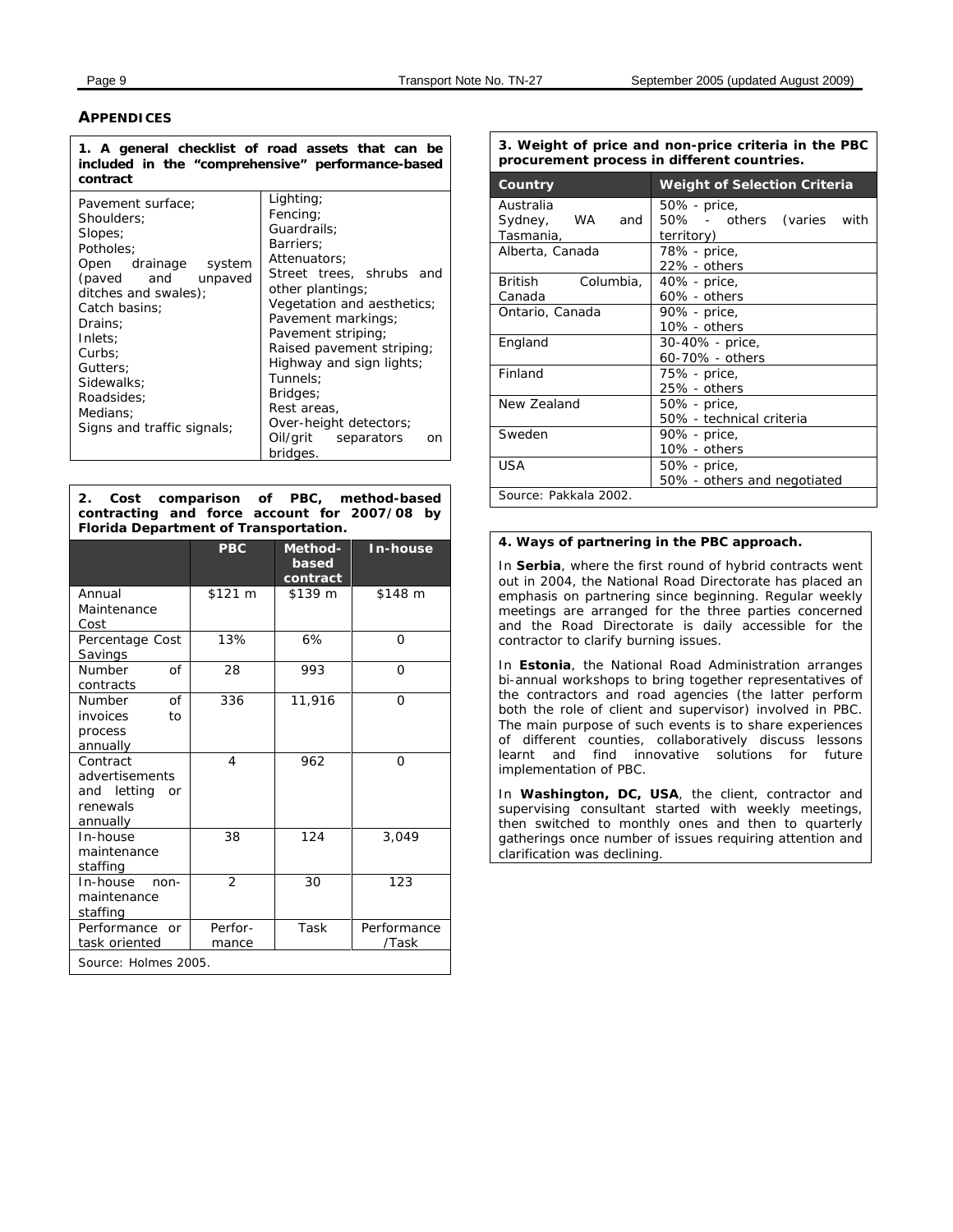### **5. Example of performance specifications for highway pavement patching and crack sealing: Case of British Columbia, Canada.**

# **Performance Time Frames**

a) The following table establishes the maximum time, from the time the deficiency was detected by or reported to the Contractor, within which the Contractor must complete repairs to each deficiency based on the severity rating in the Pavement Surface Condition Rating Manual:

|                                                                                |                 | <b>Summer Highway Classification</b> |                         |         |         |         |
|--------------------------------------------------------------------------------|-----------------|--------------------------------------|-------------------------|---------|---------|---------|
| <b>Pavement Deficiency</b>                                                     | <b>Severity</b> | 1&2                                  | $\overline{\mathbf{3}}$ | 4       | 5       | 6&7     |
| Pothole on traveled lane or<br>inner shoulder of curved<br>highway sections    | High            | 24 hours                             | 2 days                  | 3 days  | 7 days  | 14 days |
| Pothole on outside shoulder of<br>curved highway sections and<br>tangents      | High            | 3 days                               | 7 days                  | 10 days | 21 days | 45 days |
| Pothole on right edge of<br>divided highway in the<br>directions of travel     | High            | 24 hours                             | 2 days                  | 3 days  | 7 days  | 14 days |
| Pothole on left edge of divided<br>highway in the directions of<br>travel      | High            | 3 days                               | 7 days                  | 10 days | 21 days | 45 days |
| Bleeding on traveled lane, or<br>inside shoulder of curved<br>highway sections | High            | 24 hours                             | 2 days                  | 3 days  | 7 days  | 14 days |
| Distortions presenting a safety<br>hazards                                     | High            | 24 hours                             | 2 days                  | 3 days  | 7 days  | 14 days |
| Source: B.C. MOT 2005.                                                         |                 |                                      |                         |         |         |         |

#### **6. Monitoring system: Cases of British Columbia, Canada, and Chile.**

A. In **British Columbia, Canada**, contractors must maintain and implement a Quality Management System (QMS) based on the principles of the International Organization for Standardization's ISO 9000-2000 standard. While contractors do not have to be certified, they are required to have a system that meets both the letter and the spirit of the ISO standard. The Contractor's QMS must include all processes and procedures for all activities, work and services to be provided by the contractor which conform to, but not limited to, the following requirements in the contract:

- all maintenance specifications;
- work identification and planning;
- stakeholder communication;
- environment;
- site safety;
- emergency response;
- equipment;
- gravel and stockpile licences;
- yards;
- provider system;
- signs:
- bridge journeyman requirements;
- reporting requirements.

*Source*: BC MOT 2005.

B. In **Chile** there are four kinds of inspections: (i) monthly inspections cover 10% of the roads under contract. Selection of stretches of 1 km each is based on a random sample well defined in the contract; (ii) weekly inspections looking at 5% of the roads randomly selected; (iii) non-programmed inspections to respond to complaints by road users; and (iv) follow-up inspections to verify that appropriate action has been undertaken by the contractor to rectify non-compliance. Payments to the contractor are based on the results of the monthly inspections. A percentage of compliance is being calculated based on a formula using the results of each individual performance standard as input data. Full payment will only be made on 100% compliance. During the first two years of the contract, compliance has been around 95%. Penalties are being applied if the contractor does not rectify established deficiencies within a certain time limit.

*Source*: Zietlow 2004.